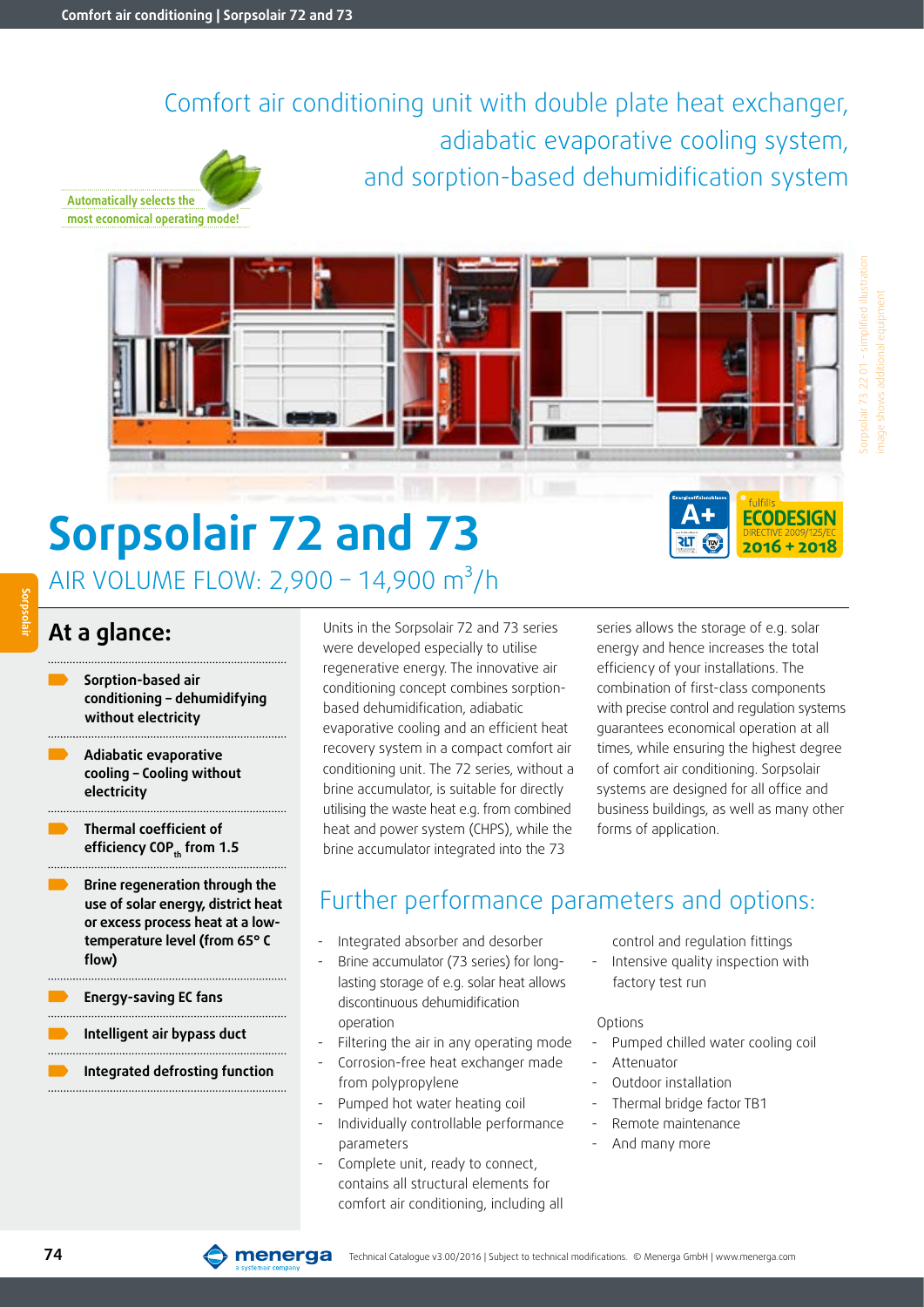

#### **Wintertime conditions**

In case of low outside temperatures the system operates completely in heat recovery mode. The standard heating coil

transmission heat losses of the building as required.



#### **Indirect adiabatic evaporative cooling**

If during summertime conditions the outside air temperature is higher than the return air temperature, the outside air will be cooled by means of adiabatic evaporative cooling. A major component of this is the double plate heat exchanger, in which the return air is "adiabatically" cooled. The outside air is cooled by the counterflowing humid, cold exhaust air, without itself being humidified. The high efficiency

#### **Free cooling in summer**

If during summertime conditions the outside air temperature is lower than the return air temperature, the unit can be used for free cooling. The return air/ exhaust air volume flow and the out-

#### **Sorption-based air conditioning**

Sorption-based air conditioning takes place in two stages: air dehumidification and air cooling. For dehumidification, warm outside air is passed through a waterabsorbing material (the sorbent, a highly concentrated salt solution). The dried outside air then flows through the double plate heat exchanger with indirect evaporative cooling and is significantly cooled in the process. The diluted brine is regenerated for reuse using heat. The heat sources that might be used are solar thermal plants, district heat networks or waste

rate of the principle lies in the fact that both processes (adiabatic evaporative cooling of the return air + cooling of the outside air) take place simultaneously in the heat exchanger. The high degree of temperature efficiency of the double plate heat exchanger allows significant cooling of the OA-SA, by over 12 K.

(LPHW) compensates for ventilation and

side air/supply air volume flow are fed through the bypass above and below the heat exchanger and the lower pressure loss reduces the power consumption of the fan units.

**RA SA OA EA**

 $*$  at RA = 26° C / 45 r.H; OA = 34° C / 40% rh.





**EA**

**Defrosting Circuit**

All recuperative heat exchangers tend to ice over in the exhaust air section in the case of low outside temperatures. In defrost operation, the OA-SA bypass opens, reducing the outside air flow rate going

heat e.g. from combined heat and power plants or industrial processes. The air dehumidification and the regeneration of the brine take place in separate circuits. The heat can thus be stored almost indefinitely and without loss in a liquid form and can be used especially where there is no constant heat supply. Sorptionbased air conditioning allows cooling and dehumidification without mechanical refrigerating systems and without peak loads in electricity consumption during the summer.

through the recuperator. The heat contained in the return air melts any ice in the heat exchanger, while the airflow is routed past the recuperator is precisely **RA SA**

**Sorpsolai** 

regulated.

**OA**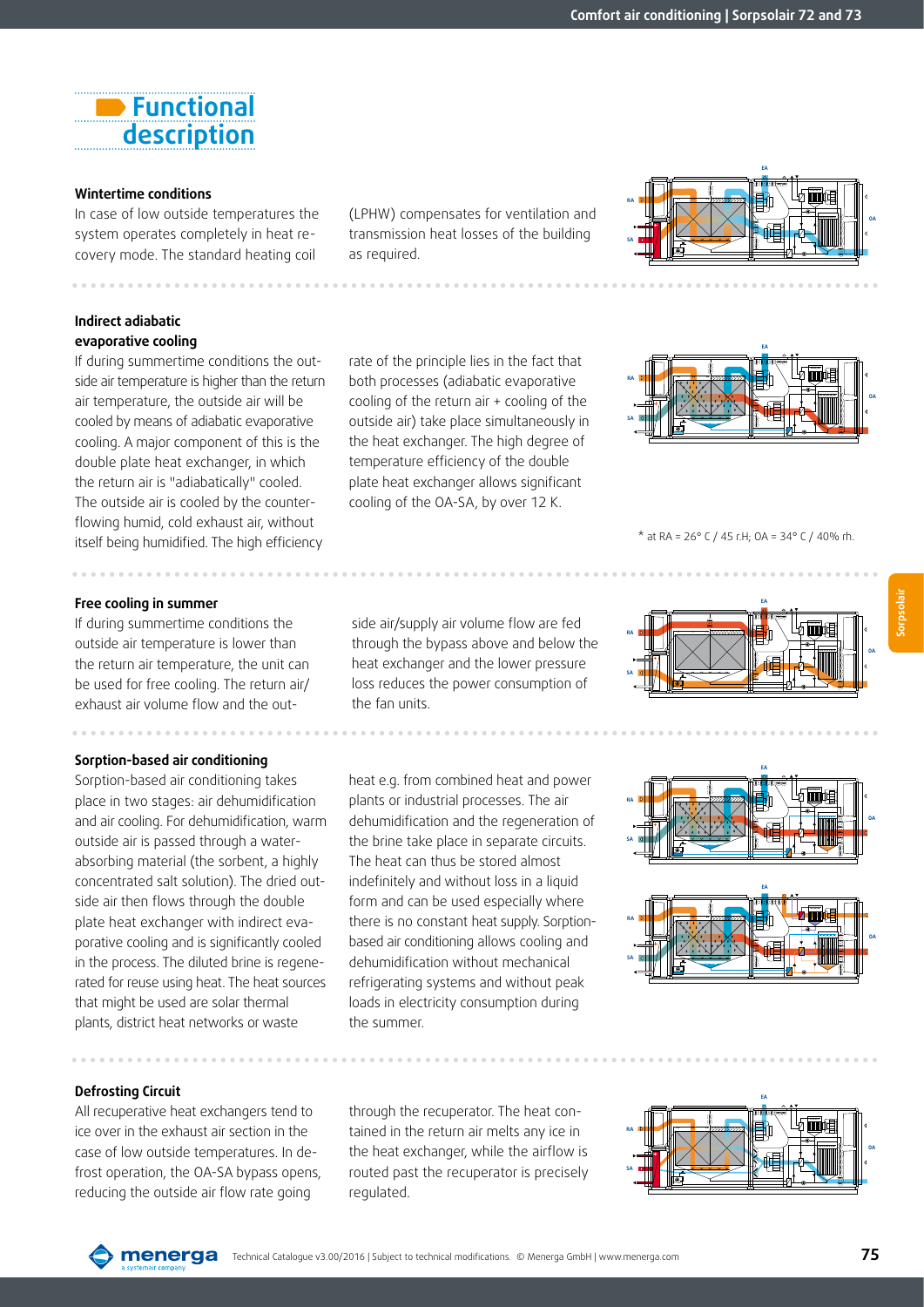## **Sorpsolair** Type 72 and 73 (with brine tank)

System dimensions and weights



run in parallel, each unit has a controls cabinet.

\*\* starting at unit type 72 10 01 three-cube construction

| <b>Unit type</b> | L٦    | $W^2$ | $H^3$ | W <sub>1</sub> | W <sub>2</sub> | W3    | W <sub>4</sub> | <b>H1</b> | H <sub>2</sub> | H <sub>3</sub> | Weight <sup>1</sup> | Operating weight <sup>1</sup> |
|------------------|-------|-------|-------|----------------|----------------|-------|----------------|-----------|----------------|----------------|---------------------|-------------------------------|
| 72 04 01         | 6.580 | 890   | 2.190 | 740            | 580            | 370   | 380            | 2.010     | 580            | 2.040          | 2.300               | 2,800                         |
| 720501           | 6.580 | 1.050 | 2.190 | 900            | 740            | 530   | 540            | 2.010     | 580            | 2,040          | 2,500               | 3,000                         |
| 72 06 01         | 6.580 | 1.370 | 2,190 | 1.220          | .060           | 850   | 860            | 2.010     | 580            | 2.040          | 2,800               | 3,300                         |
| 72 10 01         | 8.430 | 1.050 | 2.510 | 900            | 740            | 370   | 530            | 2,330     | 900            | 2,360          | 3,600               | 4,400                         |
| 72 13 01         | 8.430 | 1.370 | 2,510 | 1.220          | 1.060          | 690   | 850            | 2,330     | 900            | 2,360          | 4,000               | 4,900                         |
| 72 16 01         | 8.430 | .690  | 2.510 | 1.540          | 1.380          | 1.010 | 1.170          | 2.330     | 900            | 2,360          | 4,500               | 5,500                         |
| 72 19 01         | 8.590 | 2.010 | 2.510 | 1.860          | 1.700          | 1.330 | 1.490          | 2,330     | 900            | 2,360          | 5,000               | 6,150                         |
| 72 22 01         | 8.590 | 2,330 | 2.510 | 2.180          | 2.020          | 1.650 | 1.810          | 2,330     | 900            | 2,360          | 5.800               | 7.300                         |

| <b>Unit Type</b> | L <sup>1</sup> | W     | $H^3$ | Weight <sup>1</sup> |
|------------------|----------------|-------|-------|---------------------|
| 73 04 01         | 3,610          | 890   | 2,190 | 1,400               |
| 73 05 01         | 3,610          | 1,050 | 2,190 | 1,600               |
| 73 06 01         | 3,770          | 1,370 | 2,190 | 2,050               |
| 73 10 01         | 3,770          | 1,050 | 2,510 | 1,200               |
| 73 13 01         | 3,770          | 1,370 | 2,510 | 1,300               |
| 73 16 01         | 3,770          | 1,690 | 2,510 | 1,500               |
| 73 19 01         | 3,770          | 2,010 | 2,510 | 1,800               |
| 73 22 01         | 3,770          | 2,330 | 2,510 | 2,400               |

#### Controls cabinet

| <b>Unit Type</b> | $H \times W \times D$ <sup>1</sup> | <b>Design</b>          |
|------------------|------------------------------------|------------------------|
| 73 04 01         | 2,000 x 1,000 x 400                | Floor standing cabinet |
| 73 05 01         | 2,000 x 1,000 x 400                | Floor standing cabinet |
| 73 06 01         | 2,000 x 1,000 x 400                | Floor standing cabinet |
| 73 10 01         | 2.000 x 1.000 x 400                | Floor standing cabinet |
| 73 13 01         | 2,000 x 1,000 x 400                | Floor standing cabinet |
| 73 16 01         | 2,000 x 1,000 x 400                | Floor standing cabinet |
| 73 19 01         | 2,000 x 1,000 x 400                | Floor standing cabinet |
| 73 22 01         | 2,000 x 1,000 x 400                | Floor standing cabinet |

#### **D** Largest transport unit  $*$  **B** Brine accumulator (separate)

| <b>Unit Type</b> | L     | W     | н     | <b>Weight</b> |
|------------------|-------|-------|-------|---------------|
| 73 04 01         | 4,180 | 1,050 | 2,010 | 430           |
| 73 05 01         | 4,180 | 1,050 | 2,010 | 430           |
| 73 06 01         | 4,180 | 1,050 | 2,010 | 430           |
| 73 10 01         | 4,180 | 1,050 | 2,010 | 430           |
| 73 13 01         | 4,500 | 1,050 | 2,330 | 535           |
| 73 16 01         | 4,500 | 1,050 | 2,330 | 535           |
| 73 19 01         | 5,460 | 1,050 | 2,330 | 650           |
| 73 22 01         | 5,460 | 1,050 | 2,330 | 650           |

For service work, a clearance corresponding to dimension W is required on the operating side of the unit. If dimension W is smaller than one metre, please leave a clearance of one metre. At least one metre of clearance is required at the rear. For service work above the unit, please allow 50 mm working height clearance above the cable duct.

Please comply with the dimensions for body size, air duct connections and electrical switch cabinet.

All lengths are given in mm, weights in kg, weight incl. controls cabinet.

- 1 May change depending on choosen option
- 2 Door fitting assembly increase unit width by 25 mm each operating side
- 3 incl. 120 mm base frame,
- plus 60 mm cable duct
- 4 incl. 200 mm base frame \* Further partitioning for smaller apertures possible (at extra cost).